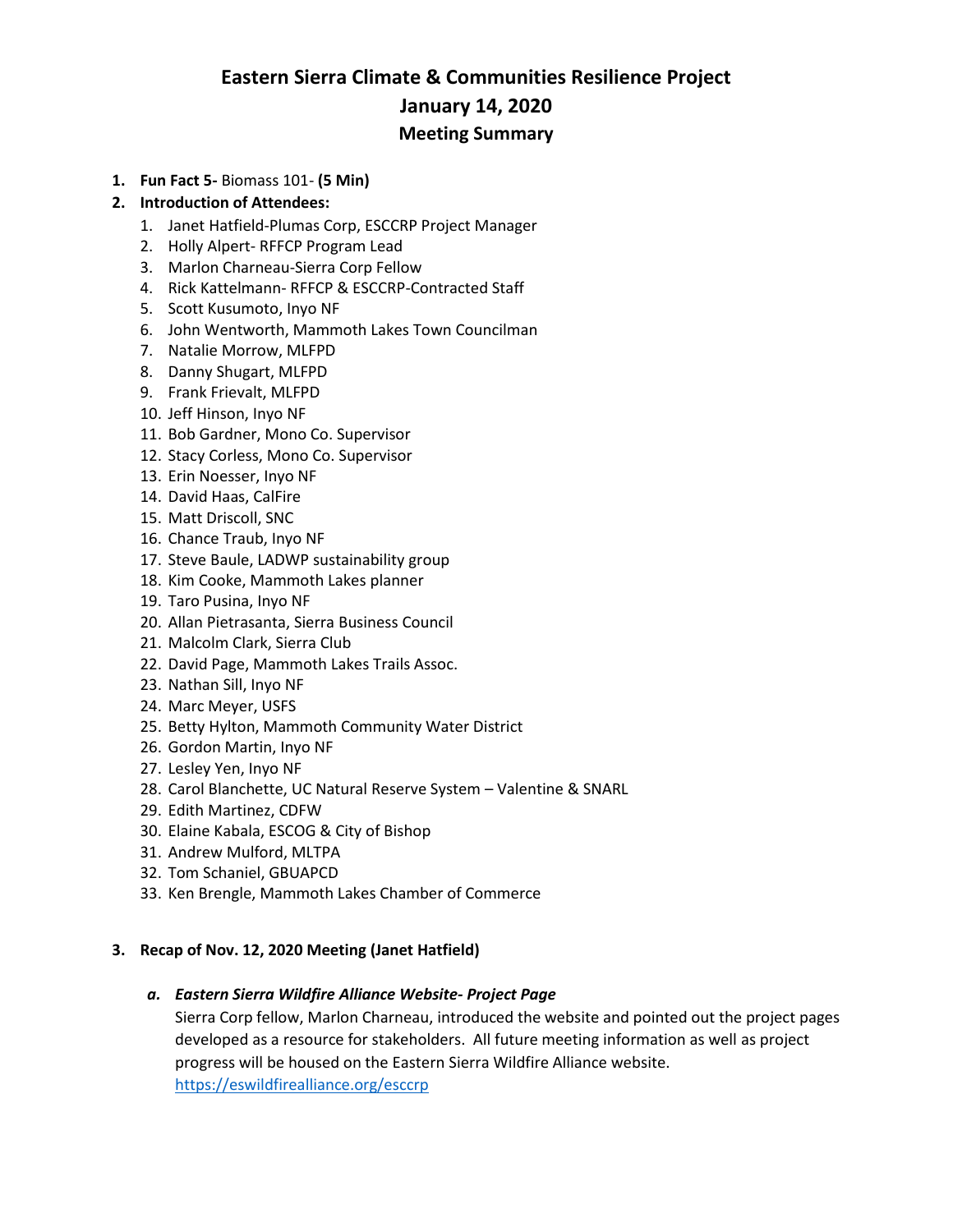#### *b. Summary of Nov 12 Meeting*

Janet Hatfield provided a brief overview of the Nov 12 meeting and reminded the group that mechanical treatment is a first step, but not a long-term strategy. The grant timeline and tasks were again reviewed to refresh stakeholders' memories.

#### *c. Summary of Breakout Group discussions*

Janet summarized breakout group conversations noting that the benefit of smaller groups is more participation, but the drawbacks are that the group misses out on a more comprehensive discussion. To make up for that shortcoming a series of slides were presented that outline the key points of those breakout group discussions from November. The slide presentation used that outlines key opportunities and challenges summarized from the breakout group discussions on Nov 12 will be posted to the website under the Jan 14 Meeting section.

LINK[: Jan 14 Meeting Presentation](https://6e569fe6-5a83-4329-8d2b-a6aa1e368140.filesusr.com/ugd/53aa1c_1906e204236a4203aed2546f912466c7.pdf)

#### **4. Project Boundary Discussion (45 Min)**

#### *a. Boundaries edit submissions overview.*

Janet informed the Group that only one edit recommendation came in via the online comment form which indicated that we haven't spent the time necessary to talk about why adding parcels adjacent but currently not included in the project area might be worth considering and providing some background rationale for the next discussion.

#### **b. Benefits & challenges to a multijurisdictional approach? (Nathan Sill)**

CCI Multijurisdictional emphasis/ funding significance State of CA

Nathan Sill reviewed the project boundary and said that USFS now uses an "all land" approach and if we can help partners get the planning done on their lands so we can manage the land together, we can be more successful in responding to future land management challenges. For State CCI grants, joint efforts on lands of multiple ownerships are necessary to be competitive, and Fire Safe Councils that proposed projects on multiple ownerships and jurisdictions tend to succeed in the CCI grants.

David Haas of CalFire confirmed that projects with more than a single owner tend to be score higher. County Supervisor Stacy Corless said there are many good examples of multijurisdictional projects throughout the Sierra Nevada.

The addition of these small parcels in question offers future management efficiencies as well as provide for enhanced community and resource protection. The Group discussed various planning efforts on each of the respective lands to identify potential benefits from additional planning efforts via this project.

Also, part of the discussion included which lands in the discussion are most conducive to maximizing the effectiveness of the project? It was discussed that each entity must follow a unique process in order to sign on and that identifying exact areas will help facilitate that conversation.

The USFS Fire Management staff spoke of the logic that supports drawing the boundary to current man-made or natural features (roads, etc.) that support fire management and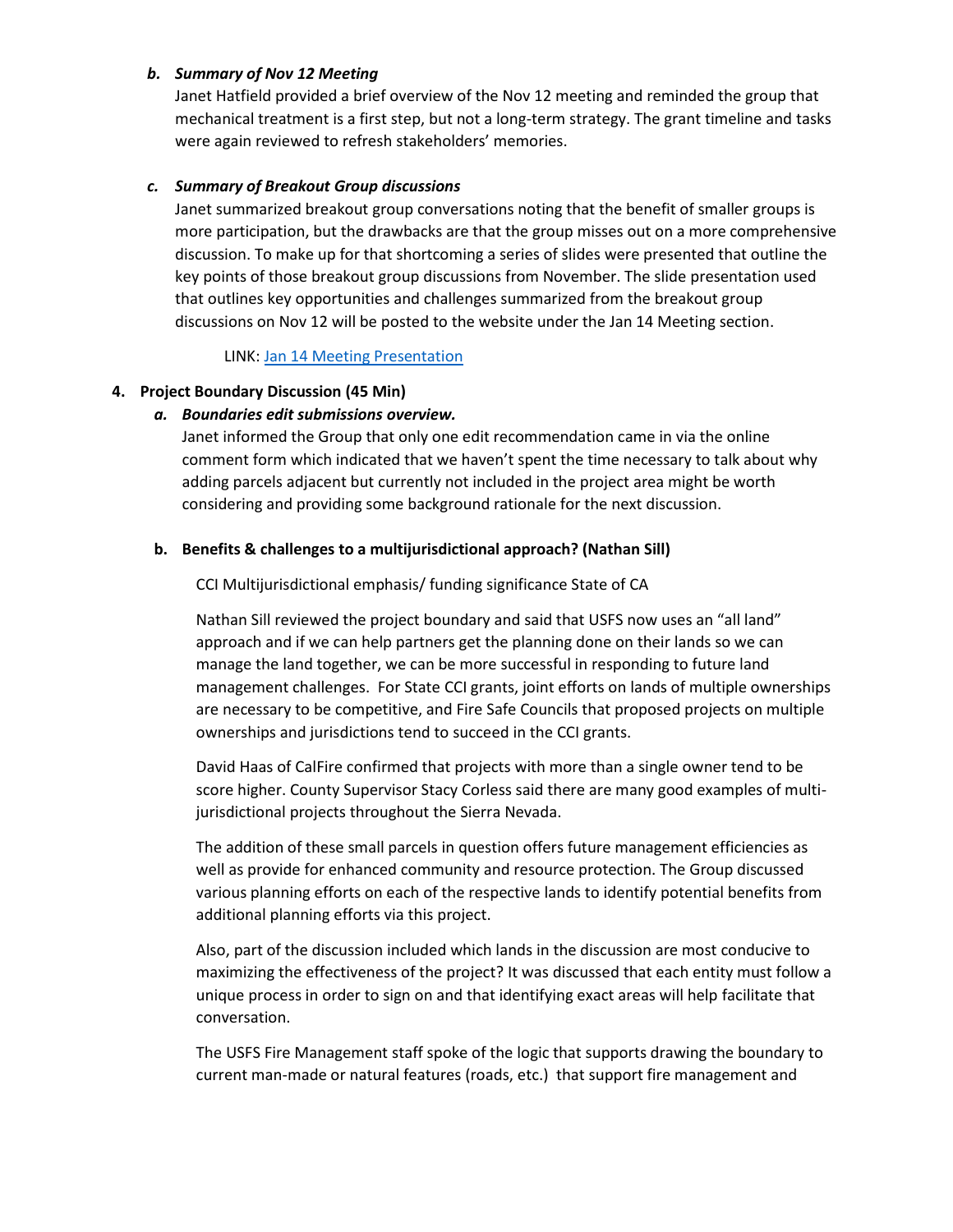containment efforts noting that it is typically cheaper, safer than building a containment line.

The Group acknowledges that fire doesn't respect administrative boundaries and notes that this decision will set up future land managers to more efficiently and safely protect the resource and the Town. It is agreed that further discussion is needed to identify differing management concerns, environmental planning needs, authorities and agreements needed to make this a reality.

The Group discussed several recommended additions from the Town of Mammoth Lakes that respond directly to the Community Planning Assistance for Wildfire [\(Mammoth Lakes](https://cpaw.headwaterseconomics.org/project/mammoth-lakes-california/)  [CPAW 2018\)](https://cpaw.headwaterseconomics.org/project/mammoth-lakes-california/) report. This includes the land at Camp High Sierra owned by the City of Los Angeles Department of Parks and Recreation as well as several TOML owned parcels along Mammoth Creek, West of the Waterford Ave Bridge toward the Valentine Reserve. There is also mention of former fuels reduction efforts in the Old Mammoth area and the need to maintain and improve those areas as well.

Steve Baule stated that LADWP leases Camp High Sierra to Mammoth Mountain Ski Area, and would need to examine their lease agreement regarding responsibilities and approvals with respect to fuels treatments. John Wentworth also mentioned the need to better understand the permittee situation. Natalie Morrow said that reducing fuels at Camp High Sierra is a high priority for the MLFPD. Danny Shugart and Frank Frievalt mentioned that there has been a CCC crew working at Camp High Sierra intermittently over the past 18 months, funded through AB2126, and that MMSA has been highly supportive.

John Wentworth reminded the Group that the ski area is in the process of submitting a development application for the Main Lodge area now that the land swap is complete, and that could be an opportunity to influence some fuels reduction there if it's not already contained within the boundary?

Edith Martinez (CDFW) suggested looking at California's Vegetation Treatment Program (VTP) & its programmatic EIR suggesting that some of these lands may be able to use these documents to help streamline the process. [https://bof.fire.ca.gov/projects-and](https://bof.fire.ca.gov/projects-and-programs/calvtp)[programs/calvtp](https://bof.fire.ca.gov/projects-and-programs/calvtp)

David Haas said the VTP EIR approach has been used for almost 20 years as a tool to help accelerate the environmental planning process and will be instruments in helping the State meet new goals of treating drastically increased acres to meet pace and scale needs.

Rick Kattelmann suggested that The Parcel could be examined as a possible model/demonstration for wildfire resilient stand management/landscaping as well as fireresistant architecture.

John Wentworth agreed there could be synergies for outside funding for multiple objectives regarding wildfire safety at a workforce housing project. Janet added that the **Flagstaff** [Watershed Protection Project.](https://flagstaffwatershedprotection.org/wp-content/uploads/2014/10/Final-FWPP-Cost-Avoidance-October-27.pdf) has created wildfire-safety demonstration projects on cityowned parcels and that was helpful in helping to gain public support for the project.

Others add that there are a multitude of other projects that we can look to learn how multijurisdictional projects were accomplished, and that we don't need to start from scratch.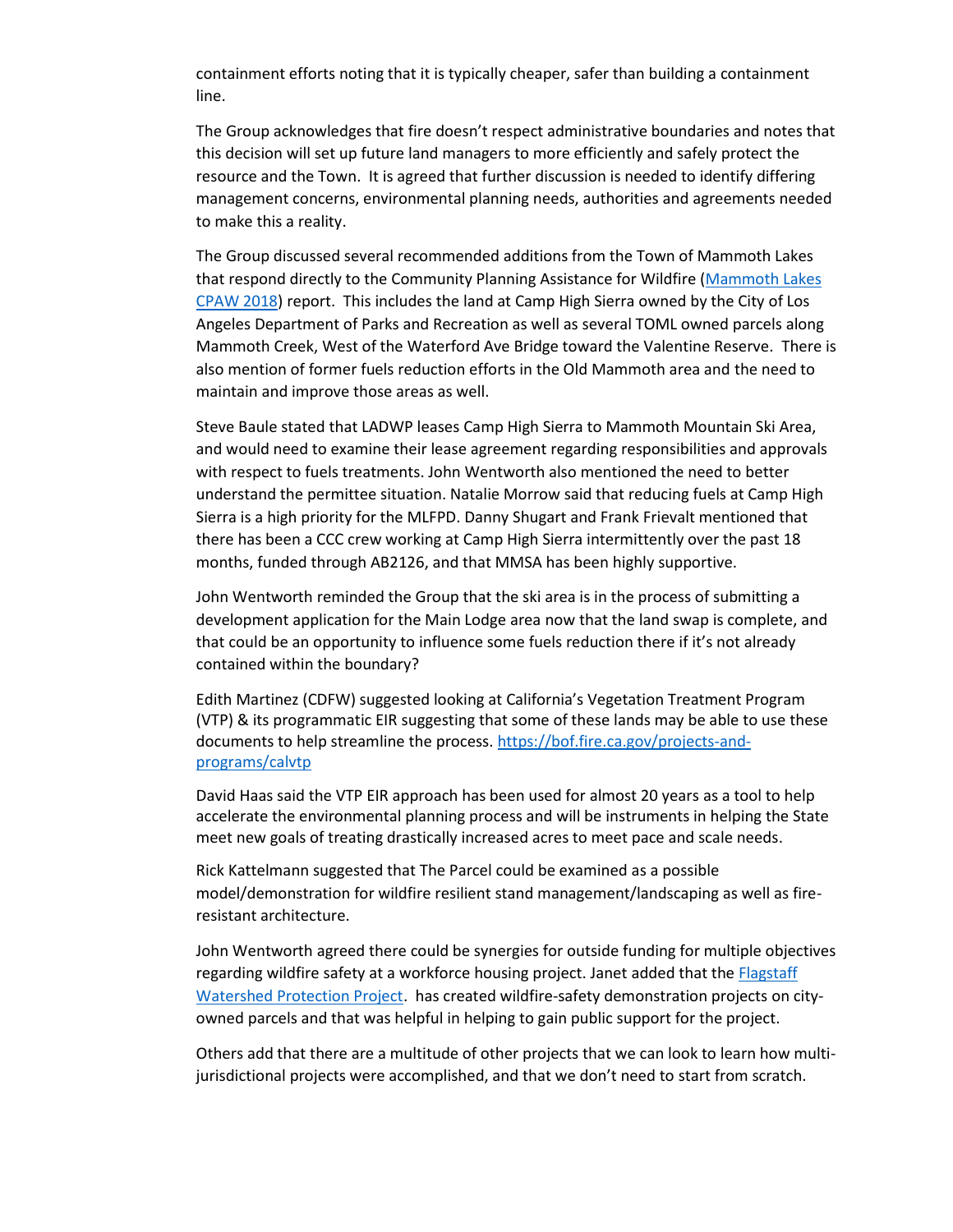There is also some potential to add LADWP owned lands in the Eastern part of the project boundary, but more discussion needs to take place to identify optimal acres so that we can present the information to the Aqueduct Manager for a decision.

Carol Blanchette from UC Valentine Reserve adds that maintenance of fuels work done at Valentine is a strong need.

The Inyo National forest also needs to take a closer look at some of the past NEPA to help make sense of some of the other boundary oddities as well as to clean up some basic GIS errors in the current boundary that were brought to our attention.

The consensus is that the multi-jurisdictional approach is the right one and the next step is to work through the more detailed mechanics of how to make it work. The goal will be to come back at the March meeting with prospective edits to the boundary for a final discussion.

Action Item: Janet will send out a Doodle to prospective landowners and any others who expressed interest in joining that conversation to identify a meeting time in late February where we can dive into a more detailed discussion on the topic and decide what parcels the project should add.

Edith, Rick, and John W, Jeff H would like to be involved in the follow-up discussion along with the various landowners.

#### **5. Goals & Objectives**

#### **a. Review of National Cohesive Wildland Fire Management Strategy Goals (Janet Hatfield)**

Janet provided an overview of these concepts sighting that we often adopt words that explain concepts that we don't take the time to fully understand. She thought it was important to revisit the definition of Fire Adapted Community definition as a first step so that the Group understands that it will take every single one of us working together to achieve that goal and the landscape fuels treatments are only one component of the work required, albeit an incredibly significant on in Mammoth's situation.

An excellent summary graphic and self-assessment tool are available under the *Resources Menu* a[t https://www.fireadaptednetwork.org](https://www.fireadaptednetwork.org/) Janet thinks the Self-Assessment tool may be a good exercise for the Group to do as part of the Needs Assessment later this year and that likely the MLFD will be key to helping us understand where we are in that process.

# **b. ESCCRP Goals & Objectives (Erin Noesser)**

Erin Noesser state that NEPA documents for USFS projects must meet established goals and objectives. The recently adopted Forest Plan for the Inyo NF lists broader goals and objectives but that there is a need to refine goals and objectives specific to this project. Erin shared current draft goals making a clear distinction that some of these goals are not project-specific but nevertheless important goals to consider in this conversation. She updated in real-time a draft goals document with input from the group. Stakeholders will be given an opportunity to further revise in advance of the next meeting.

DOWNLOADABLE FILE LINK: [Draft Goals Document](https://6e569fe6-5a83-4329-8d2b-a6aa1e368140.filesusr.com/ugd/53aa1c_e2e18d0fee65449c9c334aa6e94a1591.docx?dn=ESCCRP_Goals_Objectives_V3_EN_review.doc)